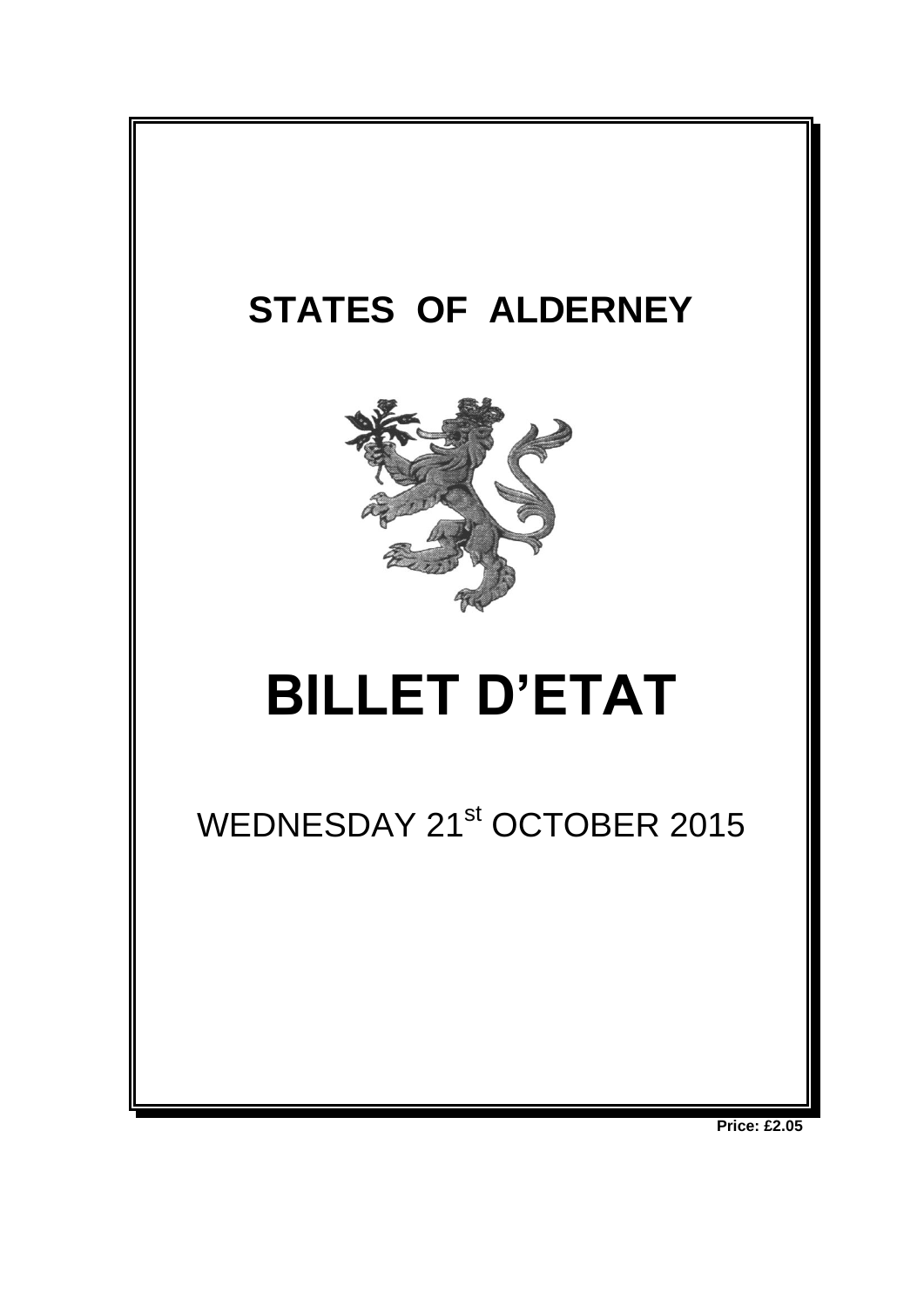# **STATES OF ALDERNEY**

## **BILLET D'ETAT FOR WEDNESDAY 21ST OCTOBER 2015**

#### **Members of the States:**

I have the honour to inform you that the Meeting of the States will be held at 5:30 pm on Wednesday  $21^{st}$  October 2015. This will be preceded by the People's Meeting, which will be held on Wednesday 14<sup>th</sup> October 2015 at 7:00 pm in the Island Hall.

> W Stuart Trought President

## **Item I Budgets for 2016 and Revised Budgets 2015**

**The following letter was received from Mr Harvey, Chairman of the Policy & Finance Committee:-**

*"Under Section 58 of the Government of Alderney Law the Policy & Finance Committee is required to publish the proposed budgets for 2016 and report on the budget for 2015.* 

*The attached Budget Report provides a full explanation relating to the States of Alderney and the States of Alderney Water Board budgets.*

*I would be grateful if you would place this matter before the States of Alderney with appropriate propositions.*

> *N Harvey Chairman, Policy & Finance Committee"*

**The States of Alderney is asked, after consideration of the Budget Report, to accept:-**

**i. The States of Alderney Revenue and Capital Budgets for 2016**

**and**

**ii. The States of Alderney Water Board Revenue and Capital Budgets for 2016**

## **Item II Occupier's Rate 2016**

**The following letter was received from Mr Harvey, Chairman of the Policy & Finance Committee:-**

*"You will be aware that at the end of each year the States must, by Ordinance, set the level at which the Occupier's Rate is to be charged for the following year, irrespective of any increase.*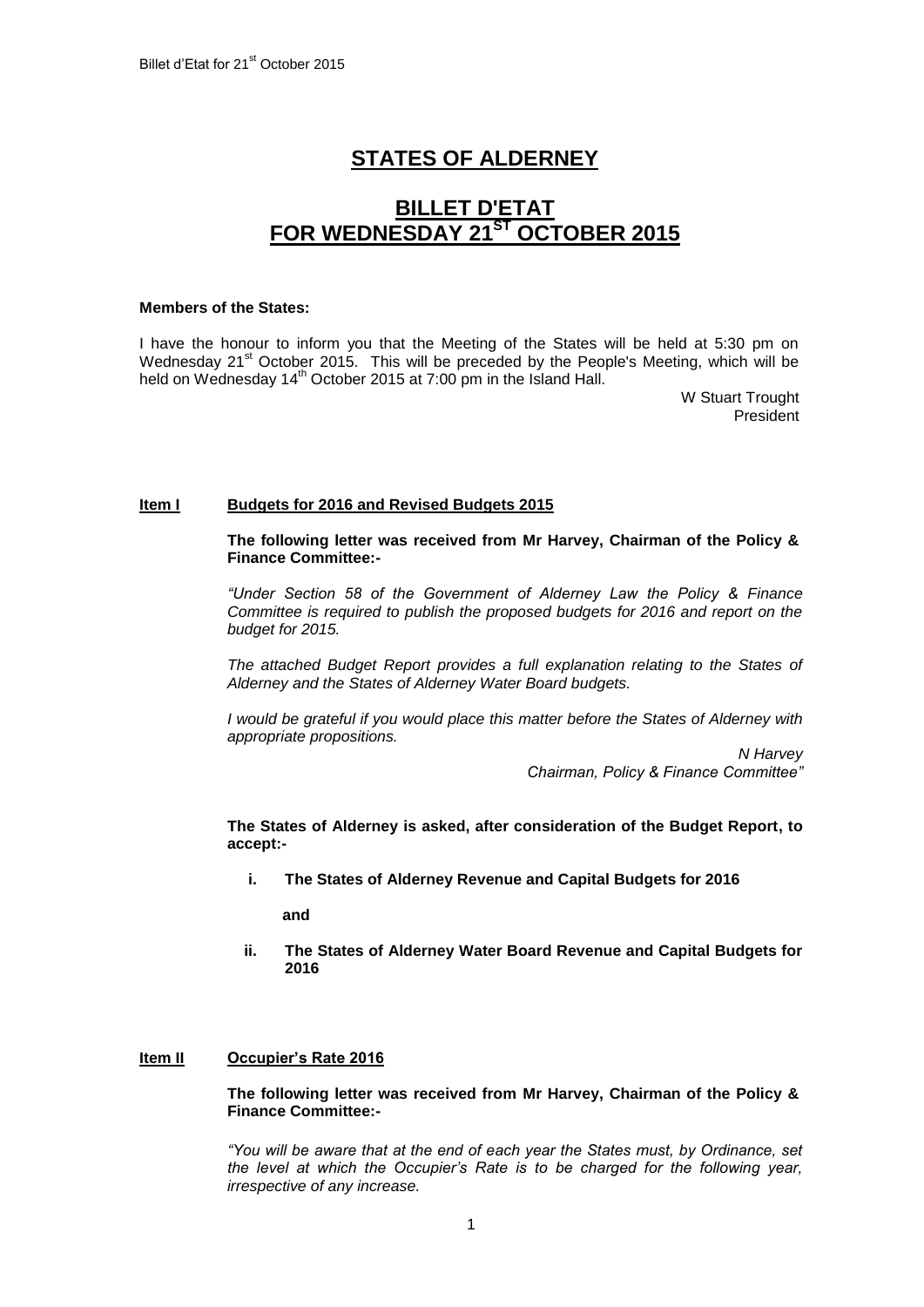*As mentioned earlier in the Budget Report, the Policy & Finance Committee has resolved that no increase in rates should be applied in 2016, and therefore rates will remain at 2015 levels.* 

*It should be noted that, mindful of the current economic climate, no increase has been applied to domestic rates since 2012, and follows a reduction in commercial rates in 2014.*

*I therefore enclose a draft Ordinance entitled "The Occupier's Rate (Level for 2016) Ordinance, 2015" and should be grateful if you would place this before the States with an appropriate proposition.*

> *N Harvey Chairman, Policy and Finance Committee"*

**The States of Alderney is asked to approve "The Occupier's Rate (Level for 2016) Ordinance, 2015".**

## **Item III Questions and Reports**

**The following Report on Implementation of the Planning Review, was received from Mr Birmingham, Chairman of the Building and Development Control Committee:-**

#### *"Implementation of the Planning Review*

*The 2014 ARUP Planning review identified the need for many significant improvements to Alderney's Planning procedures. Following the recruitment of a Planning Officer on a two year contract in June this year, the Committee have set in train a number of initiatives to achieve the earliest possible implementation of changes to the Planning law and the Land Use Plan, both key tools of the Committee to help ensure that the Island special natural environment and heritage assets are conserved while our community's needs for housing, the economy and recreation can be met.* 

### *1. Changes to Building & Development Control (Alderney) Law, 2002 by Ordinance*

*The review identified certain amendments required to the Building and Development Control (Alderney) Law, 2002 (the Law). Where amendments require more extensive or significant changes or new powers to make provision by ordinance, the Committee has been advised by the Law Officers of the Crown that it would be appropriate to progress these changes by promoting an amending law (Projet de Loi), which would require over twelve months to progress. Other changes, clearly within the scope of the current law, could be made by amending ordinance. Further details on the proposals will be published as this work progresses to enable consultation, which is likely to include a full merits appeal process independent of the Court, and the removal of part V of the law. This proposal is likely to require new planning policies to protect local residents with consequential changes to the law to enable such policies, and will require public consultation. The Committee does not envisage this being completed until late 2016/early 2017.* 

*The Building and Development Control Committee at its meeting on 14th July 2015, having recognised the necessity for an extended timetable, have*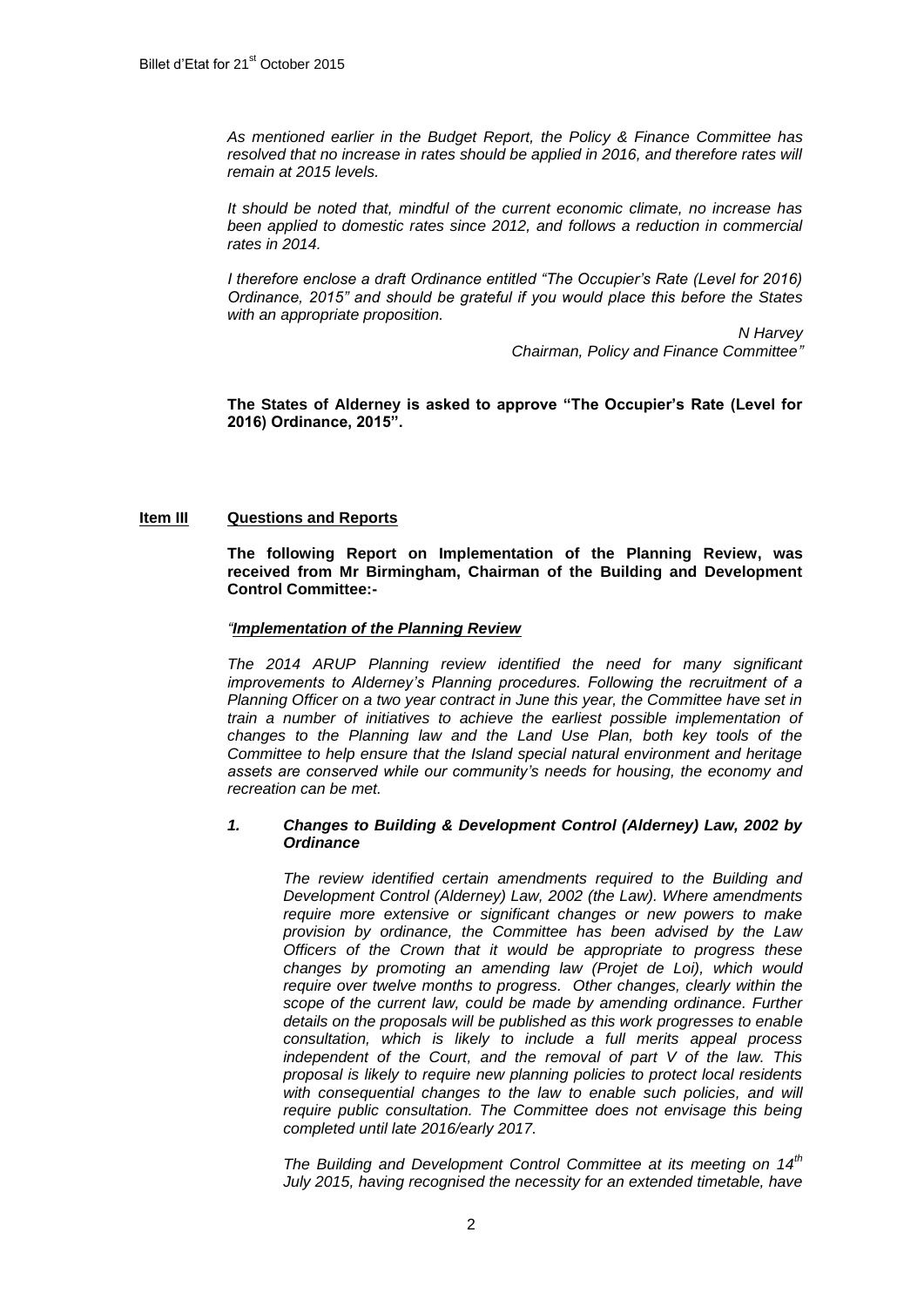*taken the view that the following amendments to the Building and Development Control (Alderney) Law, 2002 should be progressed by ordinance during 2016.*

#### *(a) Impacts on biodiversity and facilitating sustainable development*

*Currently there is no specific provision requiring consideration by the Committee to the effect of development (or other work) on wildlife, flora or fauna when considering planning applications, either directly or through the impact on natural resources or the general environment. It is consistent with Alderney's environmental tourism strategy to require that consideration of the impact on biodiversity, and the desirability of facilitating the sustainable development of land (having regard to the competing demands of the community for its use), should be matters that the Committee takes into account when considering applications for permission to carry out development or other work.*

*It is proposed to amend section 7 under Part 2 of the Law to add to the matters required to be taken into account by the Committee when exercising powers under section 6 (including to grant or refuse permission, or impose conditions on permission) to include these considerations.*

*(b) Change of Use*

*The Committee already has powers to control changes of use of land and buildings, providing that the change of use is "material". This is because a material change of use is included in the definition of 'development' in section 76(1) of the Law. Section 76(3) specifies that certain changes of use are material changes, but this is "without limitation" so that other material changes of use are also classed as development. Apart from section 76(3) the Law makes no reference to which particular uses are considered to be material changes of use or not.*

*The Committee proposes to amend the Law to provide for a change of use between specified classes of use to be considered as a material change of use and to include a schedule of the specified uses, having regard to uses commonly arising in Alderney, which cause significantly different planning impacts (visual, noise etc.) so that a change between them would be material and require permission for the change of use. This would be subject to standard exceptions for minor, ancillary or incidental uses. Where a change involves a use which does not fall within the scheduled classes, a change could still be material depending on the circumstances but this would require individual consideration rather than being automatically regarded as a material change of use. This will bring clarity to what will or will not constitute a change of use.*

*(c) Site Notices*

*The Committee has the power under Section 5(2) to require applicants to undertake public consultation and to comply with any instruction of the Committee including without limitation, any instruction regarding the display of notices and site poles. It is proposed to use the latter power to require applicants to display notices so as to alert the public to the development or works. In order to enforce this proposed requirement, the Committee propose to amend the Law to provide that the Committee need not further consider an application until the applicant has complied with all of the matters required under section 5(2) of the Law including any required site notices.*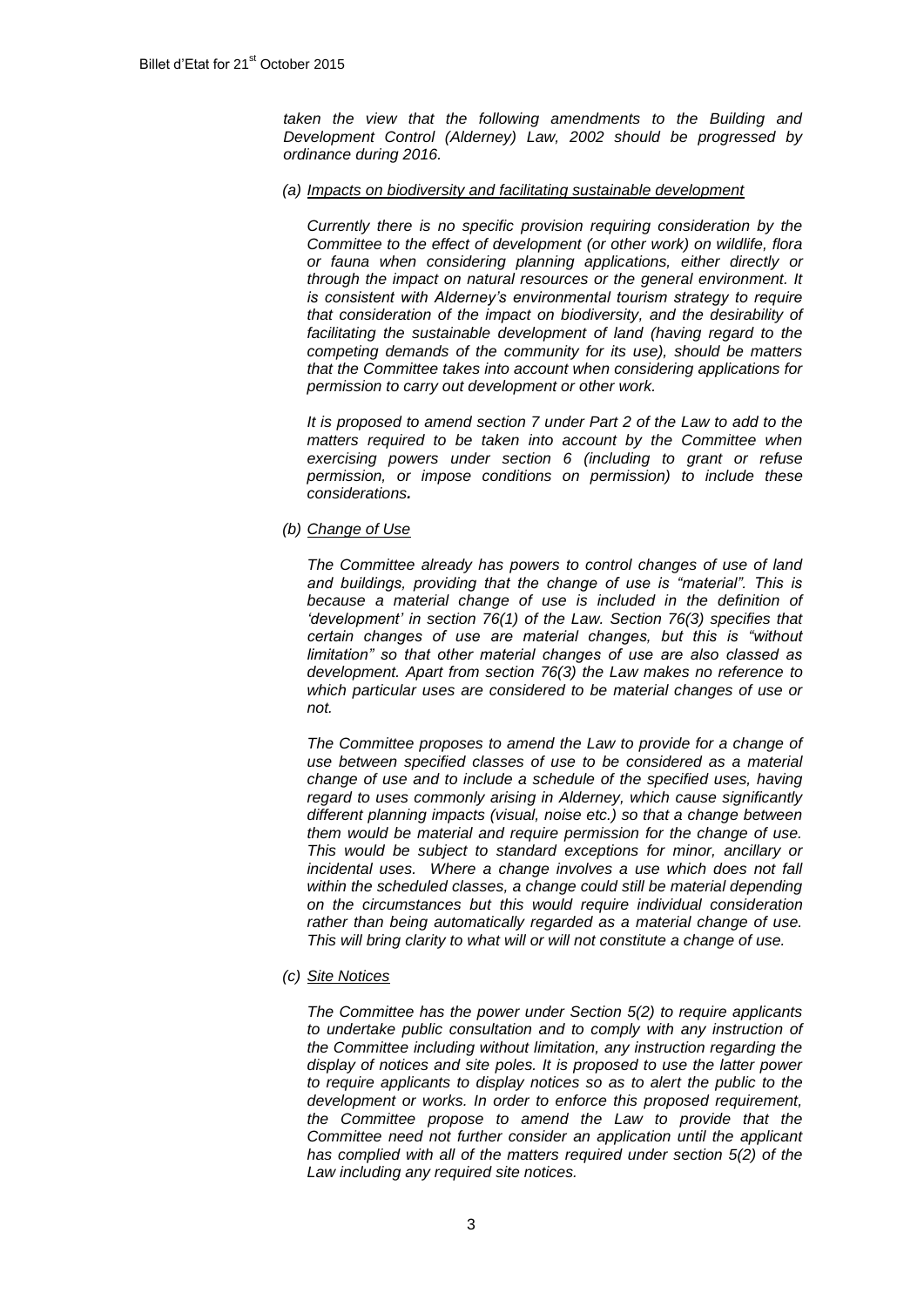#### *(d) Summary*

*The Committee propose to work with the Law Officers on any necessary amendments to legislation to give effect to the following by draft Ordinance to the States of Alderney during 2016:-*

- *i. To amend section 7 of the Building and Development Control (Alderney) Law, 2002 ("the Law") to add to the matters required to be taken into account by the Committee when exercising powers under section 6 (including to grant or refuse permission, or impose conditions on permission), to include the effect of the development or other work on biodiversity and the desirability of facilitating the sustainable development of land (having regard to the competing demands of the community for its use).*
- *ii. To amend the Law to provide for a change of use between specified classes of use to be considered a material change of use and to include a specific schedule of the specified uses, having regard to uses commonly arising in Alderney which cause significantly different planning impacts (visual, noise etc.). A change between them would then be material and require permission for the change of use. This would be subject to standard exceptions for minor, ancillary or incidental uses.*
- *iii. To amend the Law to provide that the Committee need not further consider a planning application until the applicant has complied with all of the matters required under section 5(2) of the Law including any required site notices.*

## *2. The Land Use Plan Review*

*The Committee is bound by Part IV of the Building and Development Control (Alderney) Law 2002 to review the Land Use Plan in 2016.* 

*The ARUP review identified that significant improvements were required in the process and substance of the Land Use Plan.* 

*The Committee have invited ARUP to submit proposals to support the Committee in completing this task in 2016, incorporating the required improvements. The Committee concluded that the resource implications are too great and the timescale too ambitious for full implementation of all the changes in the 2016 review. It is also likely that some of the changes required to the Land Use plan may be contingent on changes to the Law. Taking both these*  factors into account, it has decided to phase this vital work over three financial *years commencing this month, to complete an interim review during 2016 and to complete the full review in 2017/18.*

*Until the review of the land use plan commences it will not be possible for the Committee to determine which aspects of the review can be included in 2016 and which will be deferred until 2017/18. The Committee anticipates being able to make these decisions very early in 2016 and will publish these details at that*  time, setting down a timetable for public consultation and for the Planning *inquiry on the initial review. This is provisionally set for the week of 25th April 2016 with the interim land use plan being submitted to the States in July 2016* 

*Having now concluded agreement with ARUP on the support required for the initial stage of the review of the land use plan, work is due to commence on 21st October 2015. The initial work will include the development of a housing strategy for Alderney which will be including consultation with the public and*